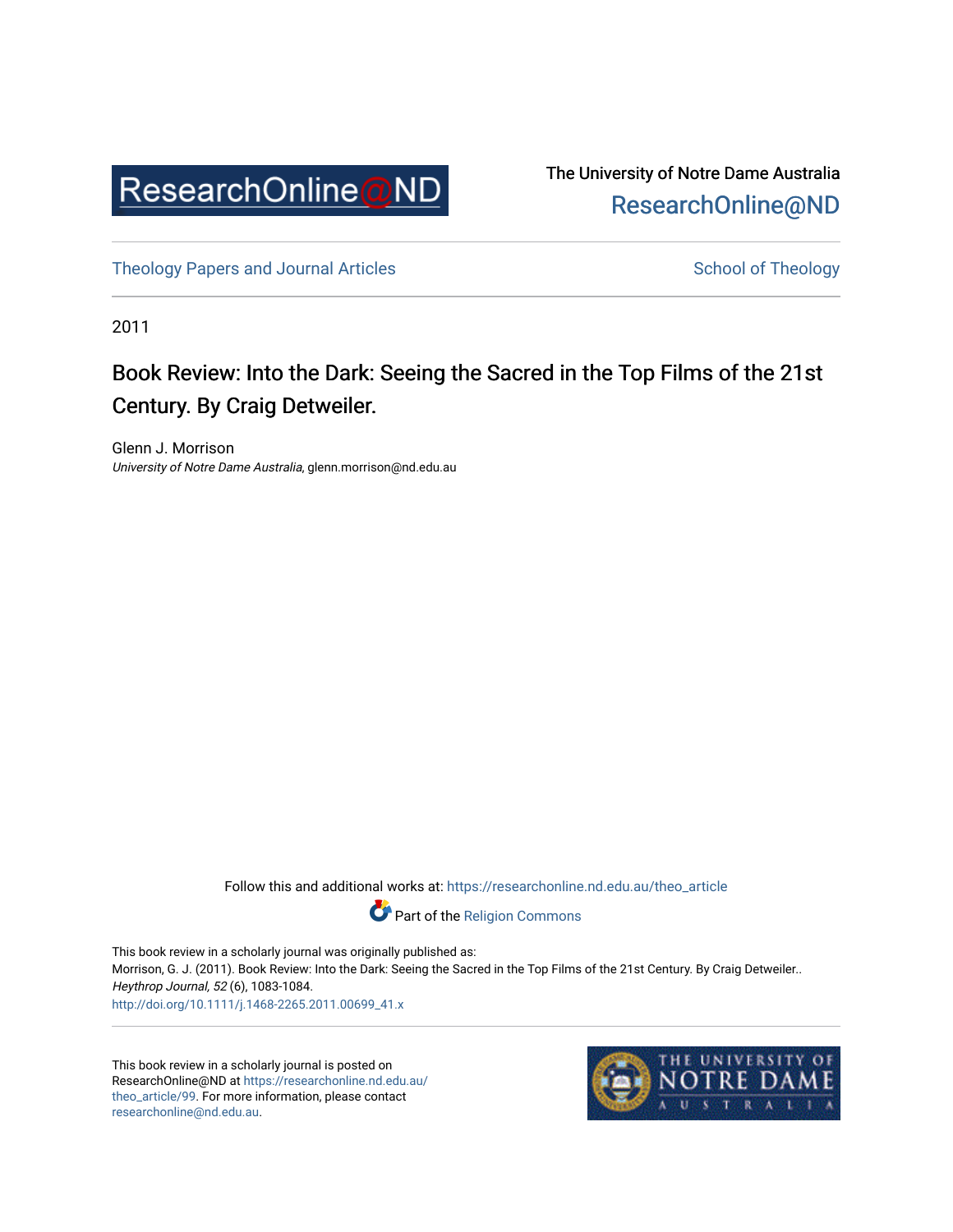## Author: Glenn Morrison

## Affiliation: The University of Notre Dame Australia, Fremantle

## *Into the Dark: Seeing the Sacred in the Top Films of the 21st Century*. By Craig Detweiler.

Pp. 320, Baker Academic, 2008.

The art of interpretation demands good sense and sensibility before we can arrive at meaning. There are a multitude of choices and methods available. One popular option is to draw together theory and experience. Where we come to the world of theology and 'top films of the  $21<sup>st</sup>$  Century,' the synthesis of thematisation of ideas and representations of experience is a predictable choice. Following this synthetic approach yet developing it as something that can be recycled anew, the theologian and Hollywood script writer, Craig Detweiler, has produced engaging and often exciting reflections upon many top IMDb ranked films of the early 21<sup>st</sup> Century. He has particularly limited his discussion to the genre of 'film noir'. And so 'into the dark,' Detweiller takes the reader as closely as possible to experience the sacred in the movie theatre. Perhaps like Noah, he creates his own 'ark' of reflections or, like Derrida, a personal archive of memory from the Internet Movie Database, so that we make develop an 'archive fever' and invite theology on a journey into the dark of a world flooded by films and 'the play' of stories.

There are a number of layers of interpretation in the book. The author soaks the reader's attention with many examples of top films like *Donnie Darko*, *Eternal Sunshine of the Spotless Mind*, *Spirited Away, Million Dollar Baby* and *Finding Neverland* as mediums of revelation of the sacred. Detweiller does not have to be convinced that movies are a place for God's communication to unfold. Movies are a popular medium and language of communication; they invite moments of reflection and the feelings they produce like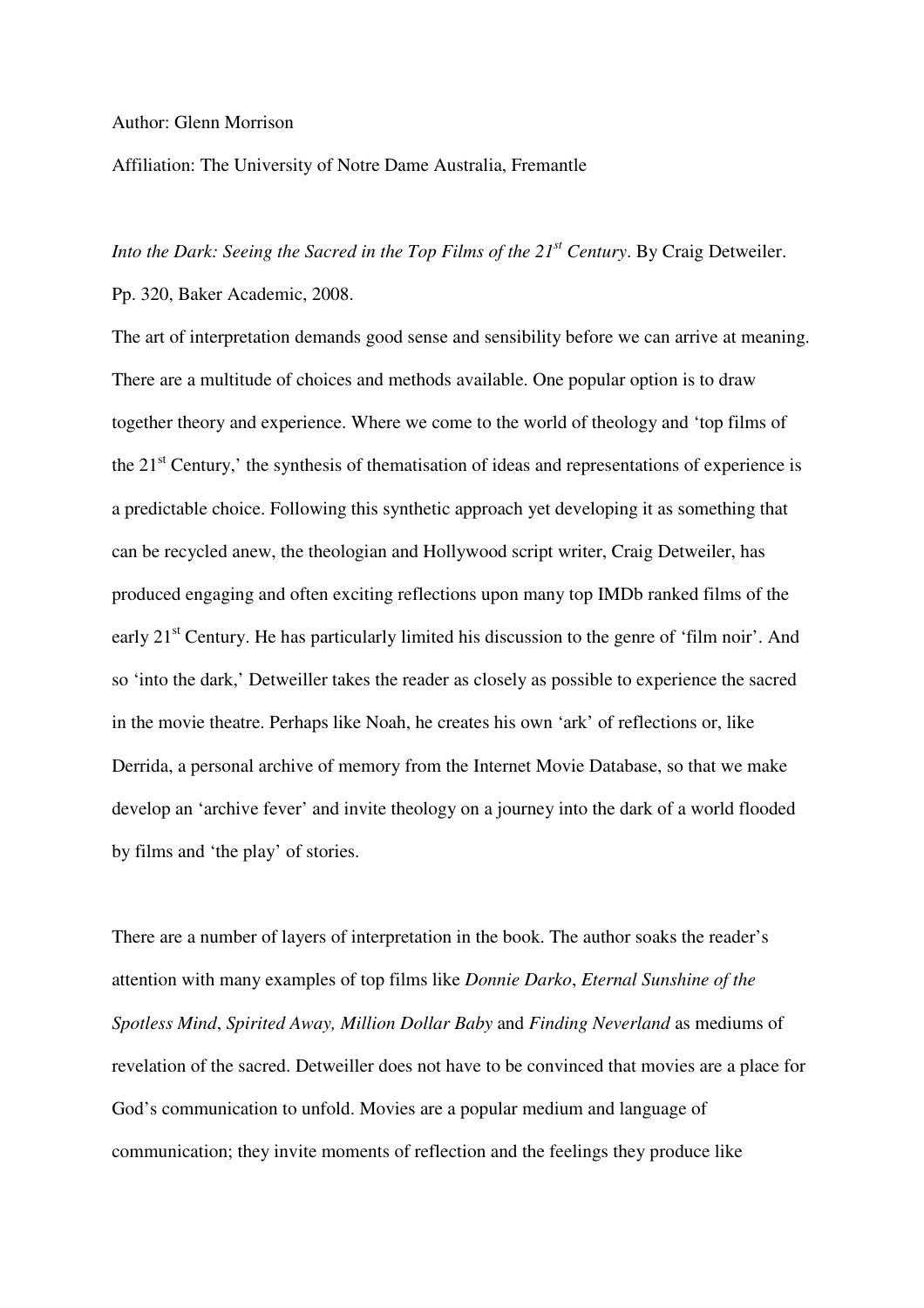melancholy or joy can animate our imagination and thoughts towards the sacred. However, to press or persuade his reader, Detweiller bridges the divide between theology and film with the help of Hans Urs von Balthasar, Jürgen Moltmann and interspersed autobiographical reflections producing a passionate perspective of where God comes to mind in the top films of the 21<sup>st</sup> Century. In particular our author seems to partake of the spirit of von Balthasar's theological aesthetics. He even cautions the danger of falling into an aesthetical theology. This is a bold distinction to make particularly when bringing theology to the world of films.

For von Balthasar, the beautiful – like the good, the true, the one and glory – are transcendental values of being that help us to understand the data of revelation. Detweiller, by choosing von Balthasar's method has made more than a preliminary beginning. He has found a way to clarify, nurture and develop a number of theological contours in his chosen films to unveil them as a source and medium of revelation. And when reviewing films like *Mystic River*, *Million Dollar Baby* and *Talk to her* (*Hable con ella*), Detweiller's is not afraid to deal some 'devastating punches'. Take for example, the film, *Million Dollar Baby* about Maggie the boxer and her boxing coach, Frankie. The comedy of intimacy and responsibility unfolds as a tragedy or collision of losing everything. This is a film where a radical ethical and moral stance can become like a plague to aesthetic concepts (such as eros and agape); the viewer is left enthralled and terrified by Frankie's and Maggie's tortured version of 'the truth'. So where does this leave theology and the discovery of the sacred? Detweiller's commentary on Clint Eastwood's film, *Million Dollar Baby*, exemplifies the fine line one must walk between a theological aesthetics and an aesthetical theology. He traverses the terrain by probing questions and highlighting concerns rather than giving solutions. His reflection ends by lamenting on the whole win-lose rationale of 'Winners are simply willing to do what losers won't' (p.174). Where the 'horrible but winning choice' (p.174) has led Frankie to pull the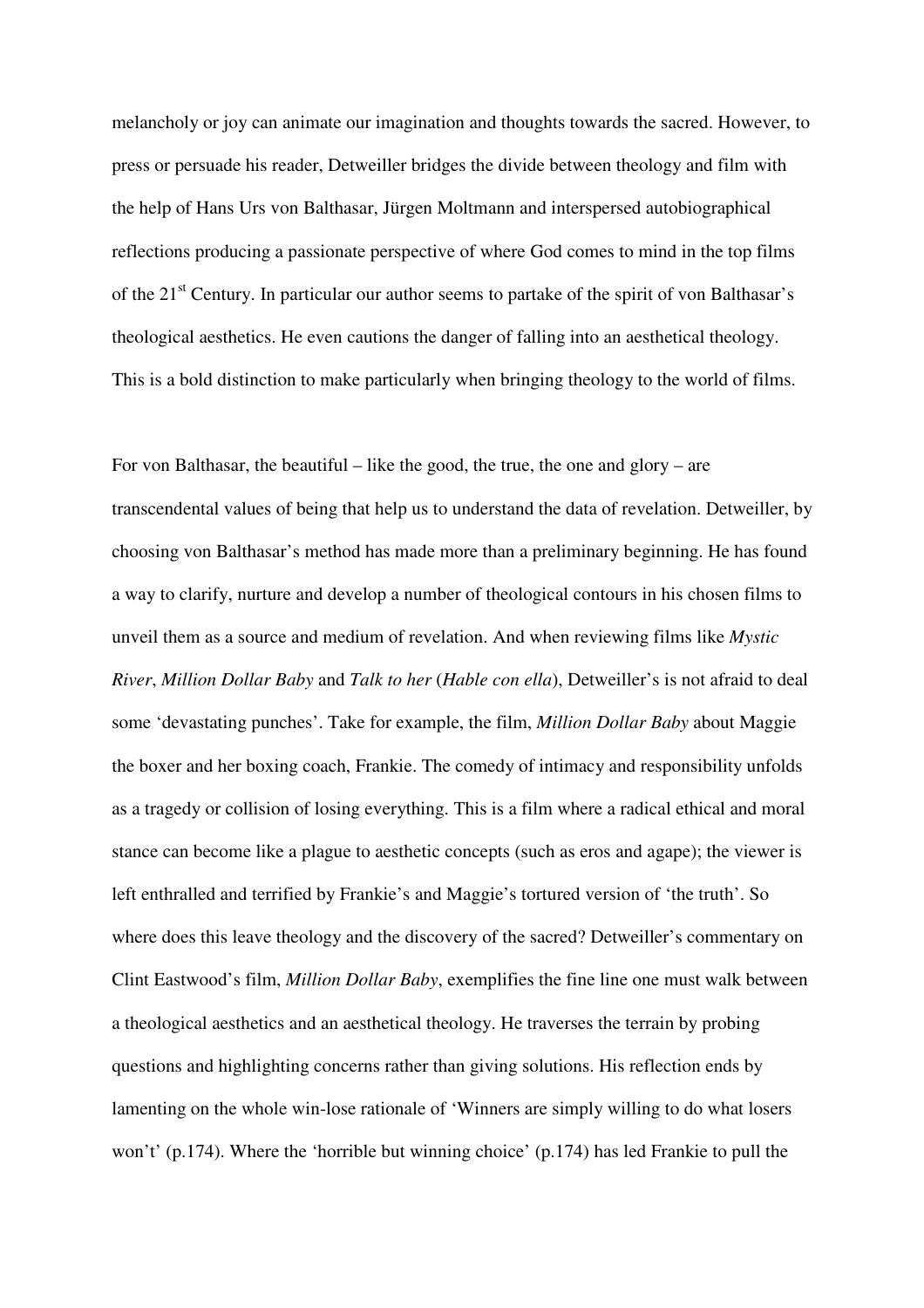plug on Maggie's paralytic state, they both lose out ignoring what Detweiller describes as 'the miraculous, ruling out potential advances in medicine and divine intervention' (p.175). Detweiller 'theological aesthetics' succeeds by initiating a distinction between the sacredness of creation and the revelation of God's word. It is interesting to see how well he does this. Effectively, he brings into play a style of practical theology. In other words, his reflections – like a Hollywood script having passed through several drafts – invite the reader to enter the drama between theology, human experience and society. The reader will further feel invited, if not compelled, to participate in the commentary.

The book is highly useful as a source for pastoral/practical theology. There are many examples of films to choose from to engage the class with the world of film and theology. And importantly, the book inspires the reader to take up the challenge to discover the sacred in films, and learn a theological aesthetic of seeing the glory of the Lord – that disinterestedness overflowing in our consciousness to guide our awareness of the wisdom of God's word dwelling in the world. Detweiller himself is full of surprises. In his final paragraph, he has alerted to the fruit of the eternal progress towards the revelation of God's glory. For all his passion in film, he has discovered a new dramatic experience to journey into the dark of realising transcendent moments. More than movies, he reveals the Eucharist as something greater than his cinematic experiences. There is an important lesson to learn here. Movies are a part of our life; they can steal our time away or teach us to develop our emotions and bodiliness. But if they can be used as a path towards a sacramental encounter with God, much can be gained. The liminal experiences in the dark of watching a film are on the near-side of the sacred. But the 'high-voltage' engagement may not last forever. Another voice, ever silent and surprising, awaits our presence. In his last paragraph, Detweiller has made a new programmatic statement of faith. Having immersed himself all his life in the